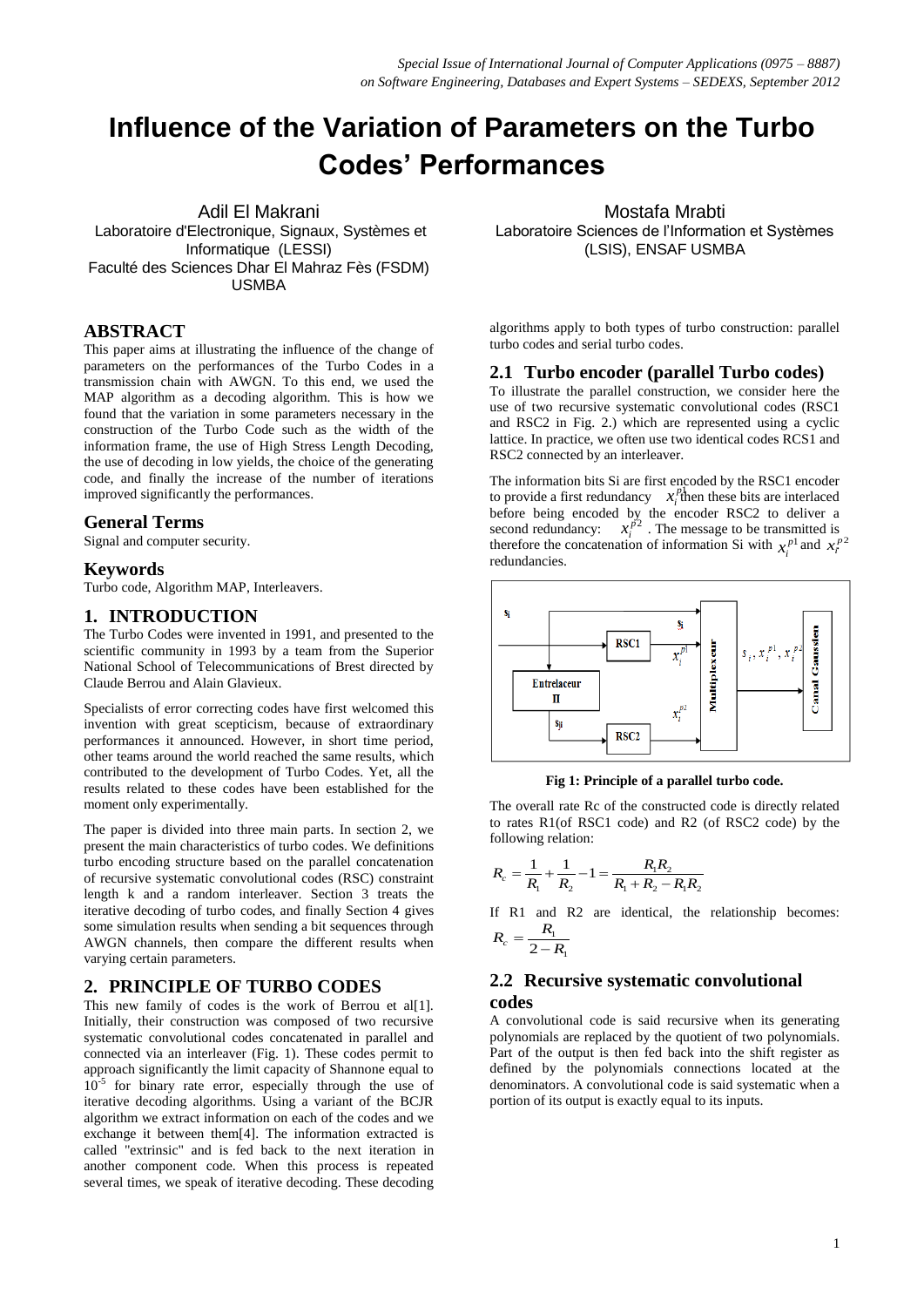The structure of the RSC code is as follows:



**Fig 2: RSC convolutional code (7.5)**

# **2.3 Interleavers**

The interleaver performs a permutation of the order of the input bits. In practice, this permutation is chosen randomly to disrupt the good order of the symbols before being fed to the second recursive encoder. The objective is to produce code words that are separated in space signals and resembling something which could give a random coding [2].

Several permutation methods are possible; however, the choice of the structure of the interleaver is a key factor which determines the performance of a turbo code [3].

# **3. TURBO DECODERS**

A maximum likelihood detection can be considered for decoding turbo codes. However, this optimal decoding process requires considerable complexity that makes it unusable. Fortunately, an iterative decoding process of lower complexity can be applied while providing quasi-optimal performances. In general, this process involves a mutual exchange of information between the two so-called extrinsic decoders. The decoding module associated to each code is constituted of a flexible input-output MAP algorithm. There are several variants of the MAP algorithm seeking to reduce its complexity. The best known are the Log MAP algorithms and Max Log MAP [5].

# **3.1 Decoding of turbo codes**

 $\overline{x}_i^{p_1}$ alone (For Exp:  $S_i$ ,  $X_i^{p1}$  ) can be done efficiently Turbo codes are obviously linear codes. Therefore, to decode them we can use the technique of lattice codes and the Viterbi algorithm. However, a negative impact of the interleaving operation is that it actually leads to the lattice code whose depth can be very large, and thus invalidates the decoding by the Viterbi algorithm. Conversely, the partial decoding which uses only the systematic part and the parity control suites (assuming that the decoder adjust the permutation rule) provided that the memory of the recursive encoder is not too large. The trick of iterative decoding of turbo codes consists of decoding the received message through a succession of simple decodingo, which exchange information at each iteration.

can see that the system is composed of two decoders that work iteratively exchanging information  $L_{ij}^{ext}$ . Each of Fig. 3 shows the scheme principle of the iterative decoder. We work iteratively exchanging information  $\mathcal{L}_{ij}^{ext}$  . Each of these decoders calculates a posterior the probability distribution for each source bit from the three following information:

The noisy version  $y$ <sup>2</sup> corresponding to the systematic part of the encoder.

The noisy version  $y^{pi}$  corresponding to one of the two parties controlling the encoder's parity.

The a priori information about the probabilities of the source bits (symbolised by  $L_{ii}^{ext}$  in Fig. 3). At the first iteration, this The a priori information about the probabilities of the source<br>bits (symbolised by  $\mathcal{L}^{ex\tau}_{ij}$  in Fig. 3). At the first iteration, this<br>information will correspond to the a priori source bit information for decoder number 1, and then this information is refreshed according to the result of decoding of the second decoder.



**Fig 3: Principle of an iterative decoder for turbo code.**

# **4. PERFORMANCE OF TURBO CODES**

# **4.1 Introduction**

To study the performance of Turbo codes, we insisted on doing the convolutional decoding using the MAP algorithm. We will try to show/ or highlight the performance of turbo codes taking into account the variation of different parameters involved in the construction of a Turbo decoder, namely: the number of iterations, the performance, the channel, the generating matrix and the interleaver at play in the Turbo Decoder.

# **4.2 Results of simulations and analysis**

## *4.2.1 Influence of the variation of the generator code*

## Result and Comment

In Fig 4 and Fig 5. We observe that for two different generating codes, with different variation in the size of the message to transmit, that the BER which represents the binary error rate as a function of signal to noise ratio (SNR) gradually diverge for different lengths of stresses when the SNR increases, especially for medium-sized message.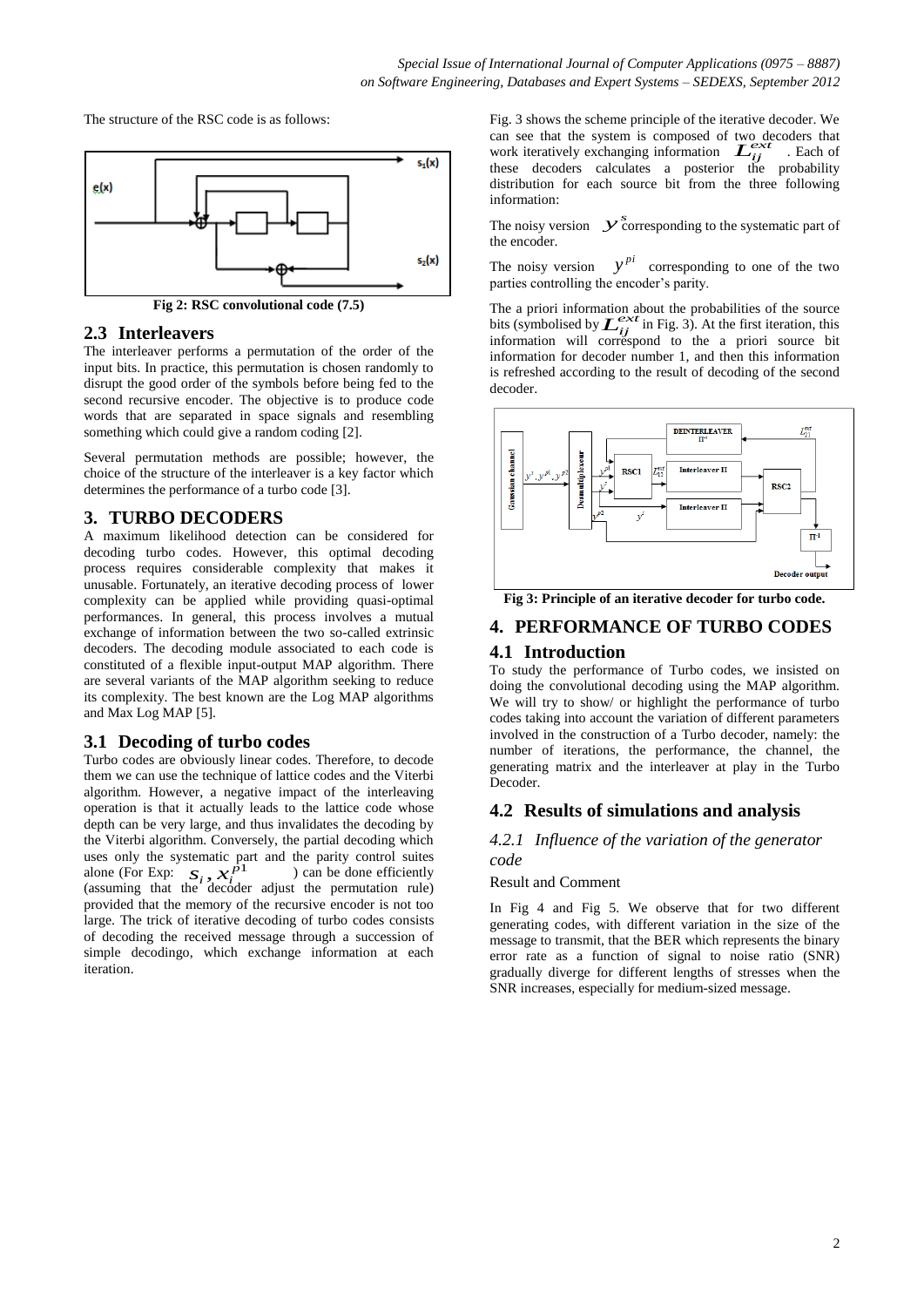

**Fig 4: Effect of variation of generator with a long message**



**Fig 5: Effect of variation of a message generator with less long.**

# *4.2.2 Influence of Code Rate* Results and comment

The code is more performant when the Rate is lower and the stress length is higher. However; the Rate is lower when the bandwidth required for transmission is important.

According to Fig. 6 We see that for the same sequence of bits the BER of a turbo code of lower Rate (in our case 1/3) is weaker than a turbo code whose Rate is 1/2

*4.2.3 Performance by change of interleaver* For this simulation, a permutation of the symbols is used at the emission by using two types of interleavers.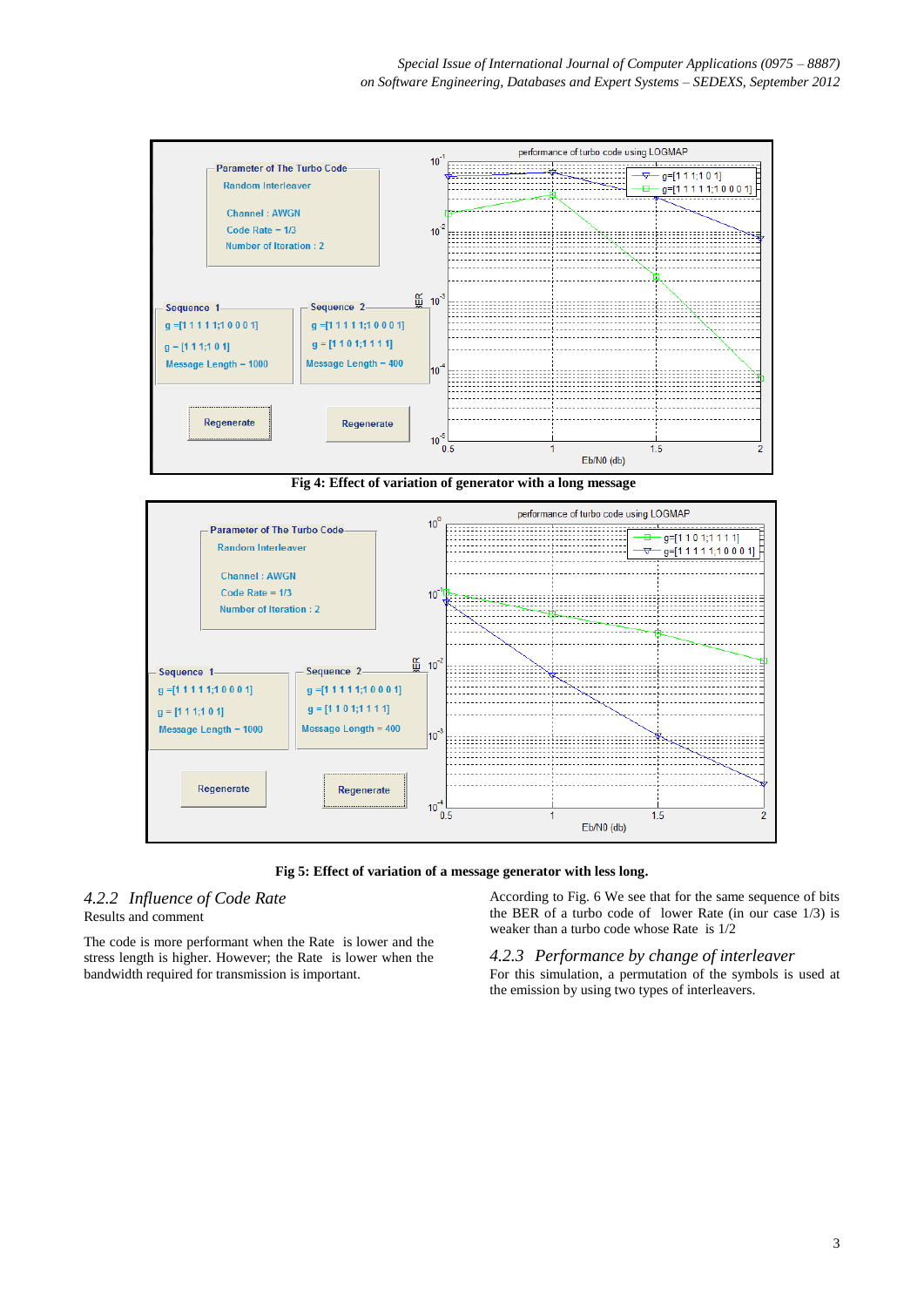

**Fig. 6.Effect of variation in Rate code (R)**



**Fig. 7.Performance of turbo code with interleaver (random & semi-random)**

#### Results and comment

According to the above figures ( Fig. 6 and Fig. 7), we observe that the random interleaver gives a BER smaller than the two other interleavers (in block and semi-random). Indeed, the random interleaver allows switching a sequence of bits in the way that two originally close symbols are as far as possible distant from each other, permitting particularly to transform an error related to grouped bits into an error distributed over the entire sequence.

#### *4.2.4 Performance by number of iteration*

The principle of the iterative decoder is the following (Fig 3):

The two decoders operate iteratively.

information on the source symbols in the form of partial<br>
likelihood ratios computed by the decoder  $\mathcal{L}_{ij}^k$  above (or At each step, a set-top boxes (say i) receives as input a priori information on the source symbols in the form of partial from the source model, if no further information available from this type). Then it proceeds as follows:

It decorates the edges of the lattice using the  $\gamma_k$  using the three terms related to (i) the a priori information, (ii) the channel outputs on systematic bits, (iii) the output bits on parity check. (As the latter two do not change, it suffices in fact to take into account the change a priori information).

It calculates the  $\alpha_k$  and  $\beta_k$  from  $\gamma_k$  and then the terms  $L_{ij}^e(u_k)$ source for each bit. It provides this term input of the decoder below.

Results and comment